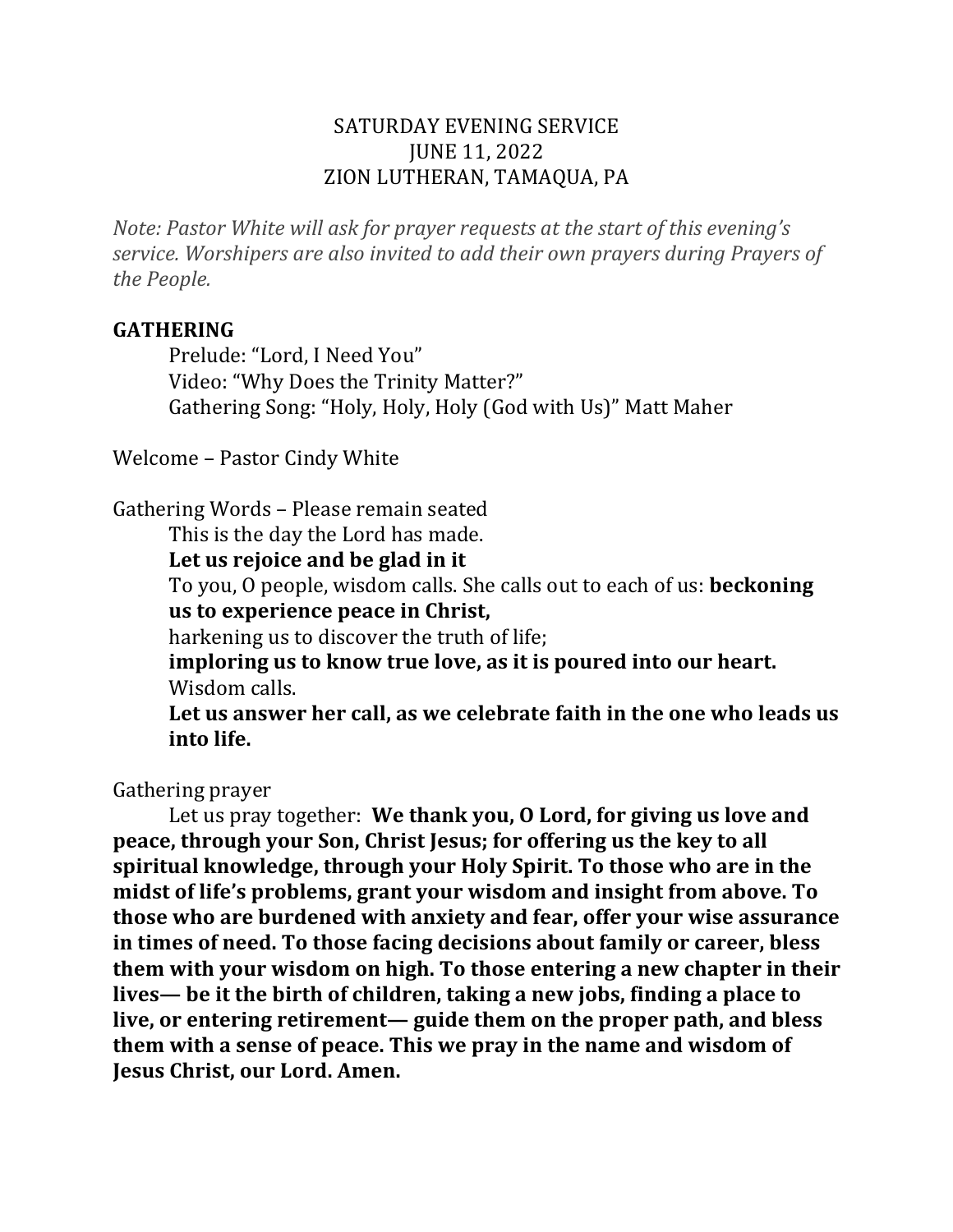Sharing of Peace

May the Peace of the Lord be with you. **And also with you.**

Godsightings:

Where have you seen God at work in your life?

**THE WORD (**John 16:12-15)

Gospel reading – Please remain seated

Holy God, may we taste and see the good things you are doing in our lives.

## May the words we hear inspire us to be your faithful followers. **Amen.**

A reading from John: "I have much more to say to you, more than you can now bear. But when he, the Spirit of truth, comes, he will guide you into all the truth. He will not speak on his own; he will speak only what he hears, and he will tell you what is yet to come. He will glorify me because it is from me that he will receive what he will make known to you. All that belongs to the Father is mine. That is why I said the Spirit will receive from me what he will make known to you."

The Word of Our Lord **Thanks be to God!** 

Today's message – Pastor Cindy White

Special music - Pastor Cindy White

#### **Praise & Prayer**

The Offering Moment

Let us pray: **Holy God, you have given us so much. Through your** love and abundance, our cup overflows. From the bounty of your **blessings, we offer these gifts back to you. Use these offerings for your** glory, as we work to bring your kingdom here on earth. Amen.

Prayers of the People

*Note: Pastor White will ask for prayer requests at the start of this evening's service.* Worshipers are also invited to add their own prayers.